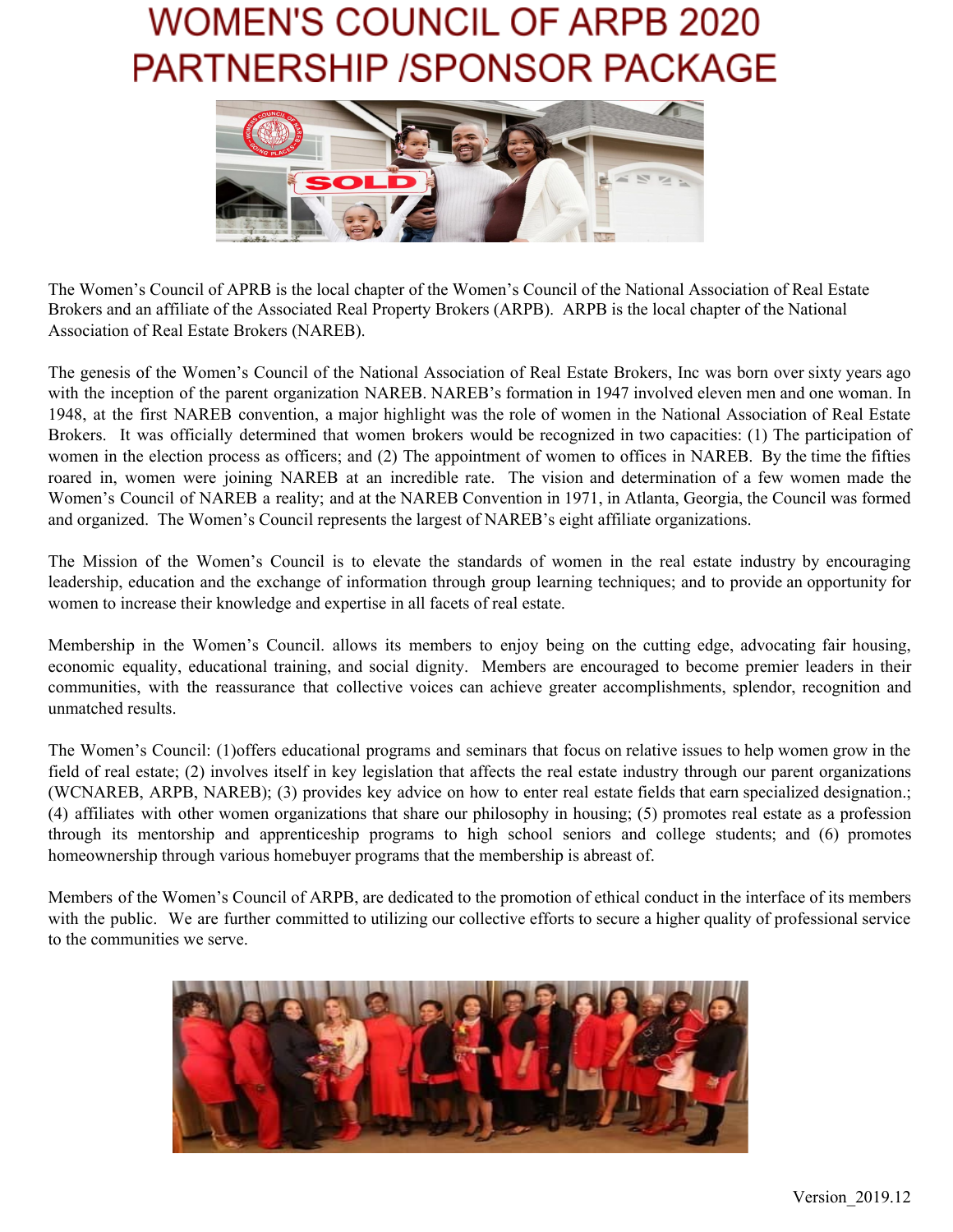

Our reason for approaching you is that our non-profit organization is seeking partnerships with similarly focused businesses in the area. We are particularly interested in partnering with businesses that share a goal of seeing more African-Americans own homes as well as educating our communities about financial literacy. In trying to identify those businesses that share our goal it was hard to overlook your company, because we believe together, we will be successful in carrying out our missions and addressing issues in this year's SHIBA Report.

**THE SHIBA REPORT -** The Term SHIBA, is the acronym used to represent our focus on the **State of Housing in Black America** (SHIBA). The SHIBA Report is very comprehensive. It provides a detailed view into the real numbers and facts that impact and impede Black families from realizing the dream of homeownership. NAREB is committed to changing the statistics through our members and industry relationships.Reference <http://www.nareb.com/publications/2019-shiba-report/>

#### Points of Interest:

**Homeownership Rates** • The homeownership rate for Black households stood at 40.6 percent in the second quarter of 2019—a full percentage point lower than 2018's second-quarter rate of 41.6 percentage points. The current homeownership rate for Blacks is currently below the 1968 level of 40.9 percent at the time of the passage of the Fair Housing Act.

**Loan Applications** • Steady gains have been made in loan applications from Blacks since 2010, although in 2017 there were only four-fifths as many applications as there were in 2004 (458,354 applications in 2004 versus 361,457 applications in 2017).

**Loan Originations** • Originations to Blacks are about 10 percent below their 2004 level (261,743 loan originations in 2004 versus 236,419 originations in 2017).

**Loan Failure Rates by Race and Ethnicity** • Black applicants experienced an overall Loan Origination Failure Rate of 35 percent, compared to a non-Hispanic White applicant rate of 24 percent, with each rate up 1 percentage point from 2016.

While I will call you to discuss directly, we are seeking to establish a sponsorship with a strong local partner. A few of the benefits your business will receive by partnering with the Women's Council of ARPB are:

- $\Box$  Active promotion of your business through co-branding at workshops, booth events, and fundraisers.
- □ Collaboration with the WC at our non-profit community events throughout the year.
- $\Box$  A strong presence in our monthly newsletter that goes out to our members, their families and our supporters with an endorsement for people do business with your company.
- □ A certificate of appreciation to hang at your local office.

We have developed what we believe to be a great opportunity for our local business partners which will provide your business with a significant profile boost through our "boots on the ground" efforts. Enclosed, please find some additional information about our scheduled events for 2020.

I would like to have a chance to speak to you in greater detail as your time permits. I can be contacted during business hours at 510.385.0409. I look forward to discussing this opportunity with you. Thank you for your time.

Yours sincerely, Ria Cotton, 2020-2021 President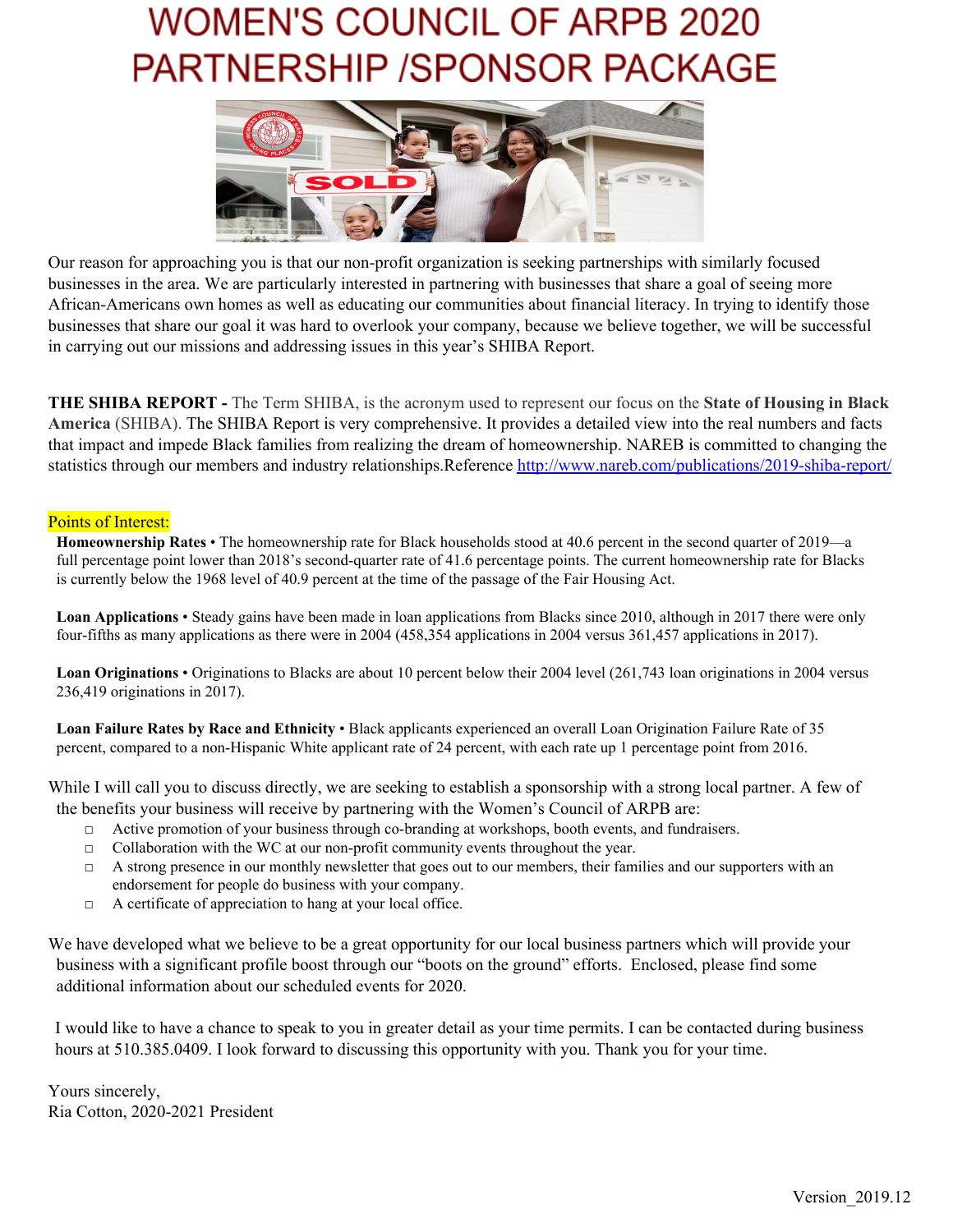

**2020 TENTATIVE CALENDAR**

| <b>WOMEN'S COUNCIL ANNUAL FUNDRAISERS &amp; COMMUNITY OUTREACH EVENTS</b> |                       |
|---------------------------------------------------------------------------|-----------------------|
| EXECUTIVE OFFICERS' INSTALLATION                                          | <b>JANUARY</b>        |
| GENERAL MEMBERSHIP MEETING                                                | <b>FEBRUARY/MARCH</b> |
| <b>SMALL BUSINESS TAX WORKSHOP</b>                                        | MARCH/APRIL           |
| WOMEN'S COUNCIL NAREB - MID WINTER CONFERENCE                             | <b>FEBRUARY/MARCH</b> |
| ANNUAL FUNDRAISER - SPRING (PRAYER BREAKFAST)                             | <b>APRIL</b>          |
| BOOTH - ARPB COMMUNITY WEALTH BUILDING DAY                                | APRIL                 |
| BOOTH - CITY OF OAKLAND – HOUSING WORKSHOP DURING SMALL BUSINESS WEEK     | MAY                   |
| WOMEN'S COUNCIL SCHOLARSHIP AWARDED @ ARPB - SCHOLARSHIP GALA             | <b>JUNE</b>           |
| WOMEN'S COUNCIL NAREB - NATIONAL OPEN HOUSE WEEKEND                       | <b>JUNE</b>           |
| GENERAL MEMBERSHIP MEETING                                                | <b>JUNE/JULY</b>      |
| <b>WOMEN'S COUNCIL NAREB - Annual Conference</b>                          | <b>AUGUST</b>         |
| <b>CAREB - LEGISLATIVE DAY</b>                                            | <b>AUGUST</b>         |
| BOOTH - HEALTHY LIVING/SENIOR RESOURCE DAY                                | <b>SEPTEMBER</b>      |
| <b>GENERAL MEMBERSHIP MEETING</b>                                         | OCTOBER/NOV.          |
| YEAR END WOMEN'S COUNCIL RETREAT                                          | <b>OCTOBER</b>        |
| ANNUAL FUNDRAISER - FALL                                                  | <b>NOVEMBER</b>       |
| WOMEN'S - HOLIDAY EVENT/COMMUNITY OUTREACH                                | <b>DECEMBER</b>       |
| <b>WOMEN'S COUNCIL EDUCATION:</b>                                         |                       |
| FINANCIAL LITERACY WORKSHOPS – SF BAY AREA / LOCATIONS VARY               | Monthly               |
| HOMEBUYER WORKSHOP – SF BAY ARREA / LOCATIONS VARY                        | Monthly               |
| PANEL DISCUSSIONS FOR MEMBERS, HOMEOWNERS AND BUSINESS PROFESSIONALS      | <b>Ouarterly</b>      |

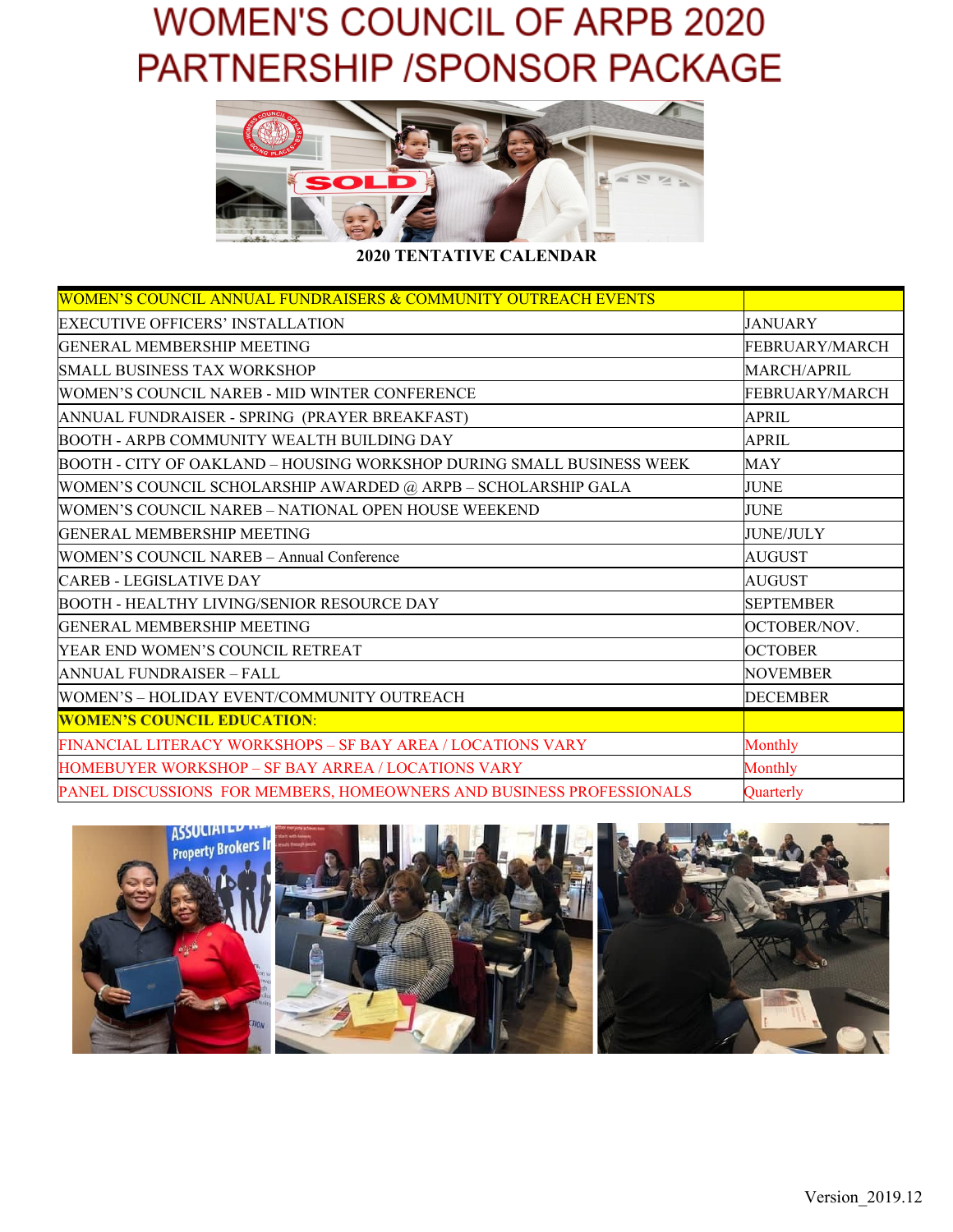

#### **□ Women In R.E.D. Society Sponsor \$8,000**

❖ <sup>12</sup> Sponsored Financial Literacy /Homeownership Classes - How Sponsoring <sup>a</sup> class will help you grow your business;

- 12 in-depth opportunities to present at a homebuyer class and build relationships with first-time homebuyers.
- Integrate information about your business products and initiatives into the class.
- Proceeds support our annual high school student scholarship

#### **□ Platinum Sponsor \$5,000**

❖ <sup>6</sup> Sponsored Financial Literacy /Homeownership Classes

- 6 in-depth opportunities to present at a homebuyer class and build relationships with first-time homebuyers.
- Integrate information about your business products and initiatives into the class.
- Proceeds support our annual high school student scholarship

### **□ GOLD Sponsor \$3,500**

❖ <sup>3</sup> Sponsored Financial Literacy /Homeownership Classes

- 3 in-depth opportunities to present at a homebuyer class and build relationships with first-time homebuyers.
- Integrate information about your business products and initiatives into the class.
- Proceeds support our annual high school student scholarship

#### **□ SILVER Sponsor \$2,500**

❖ <sup>1</sup> Sponsored Financial Literacy /Homeownership Class

- 1 in-depth opportunity to present at a homebuyer class and build relationships with first-time homebuyers.
- Integrate information about your business products and initiatives into the class.
- Proceeds support our annual high school student scholarship

### **As a SOCIETY, PLATINUM, GOLD, or SILVER Sponsor, you will also receive**:

- (1) Premier Table for 8, 1 Page Ad and speaking opportunity for (1) Annual Fundraiser.
- (1) Premier ticket and speaking opportunity for (4) Professional Panel Events.
- President's Circle Status

### **□ Educational Workshop Event Sponsor \$500**

❖ <sup>1</sup> Sponsored Home Ownership Class

- 1 in-depth opportunity to present at a homebuyer class and build relationships with first-time homebuyers.
- Integrate information about your business products and initiatives into the class.

### **□ President's Circle \$250**

- 
- ❖ Logo placement on website that links to your website ❖ Link Listed in our monthly Women In R.E.D. Newsletter

Sponsorship assists Women's Council in strengthening economic and educational opportunities for underserved populations. With the sponsorships we expect to continue to increase attendance at our workshops through visibility by securing booth events to promote workshops, co-branded literature at workshops, social media, venue costs, and food. Workshop and Event sponsors will be able to display literature and receive speaking time during the event to share their business and services.